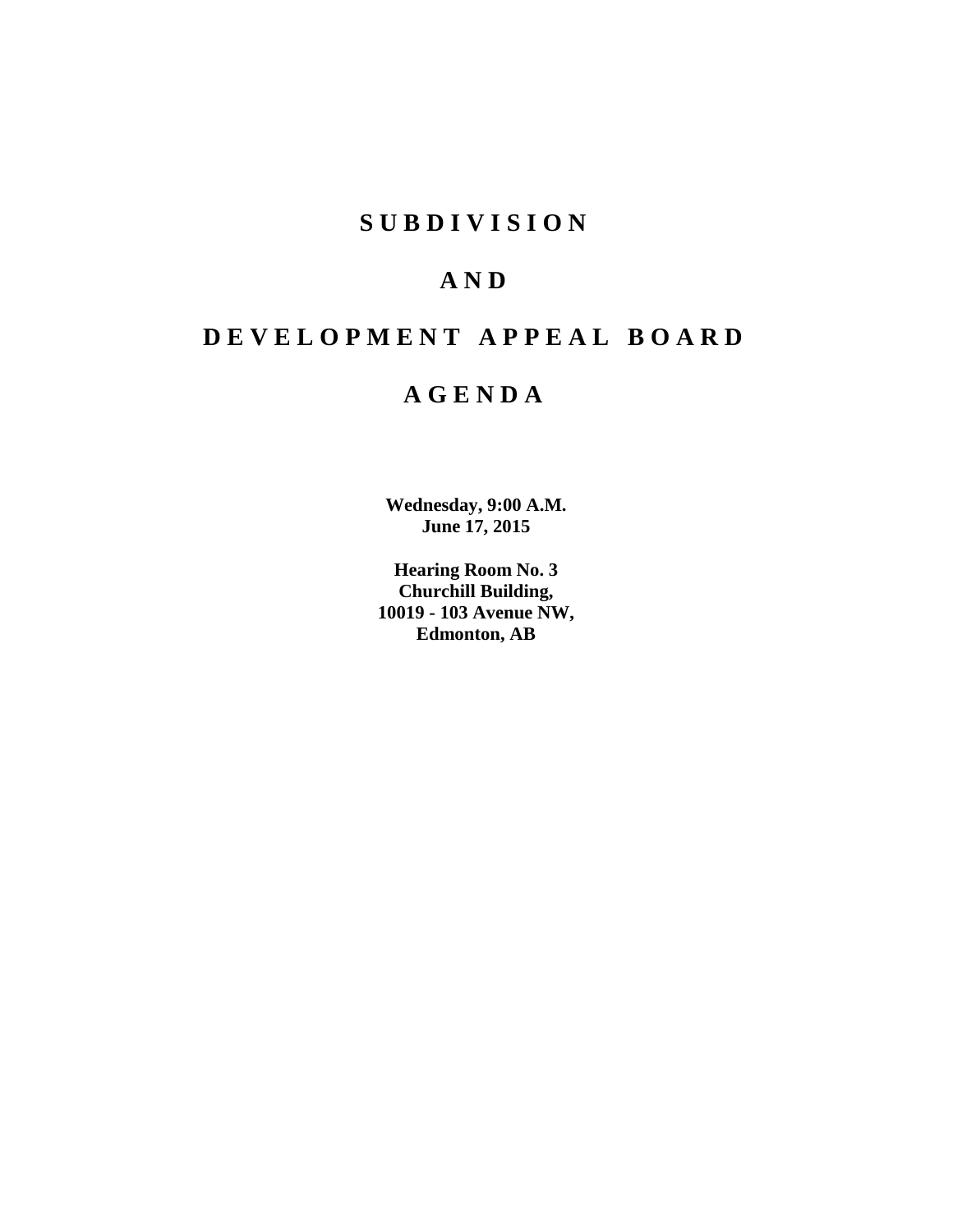# **SUBDIVISION AND DEVELOPMENT APPEAL BOARD HEARING ROOM NO. 3**

|              | 9:00 A.M.    | $SDAB-D-15-126$ | Construct a Minor Digital On-premises Off-<br>premises Sign (double sided facing North $\&$<br>South)                         |
|--------------|--------------|-----------------|-------------------------------------------------------------------------------------------------------------------------------|
|              |              |                 | 12435 - 97 Street NW<br>Project No.: 160590710-001                                                                            |
| $\mathbf{I}$ | $11:00$ A.M. | SDAB-D-15-125   | Construct an uncovered deck (1.95m x 4.90m at<br>1.10m in height), existing without permits                                   |
|              |              |                 | 15012 - 109 Avenue NW<br>Project No.: 170465146-003                                                                           |
|              | <b>NOTE:</b> |                 | Unless otherwise stated, all references to "Section numbers" refer to<br>the authority under the Edmonton Zoning Bylaw 12800. |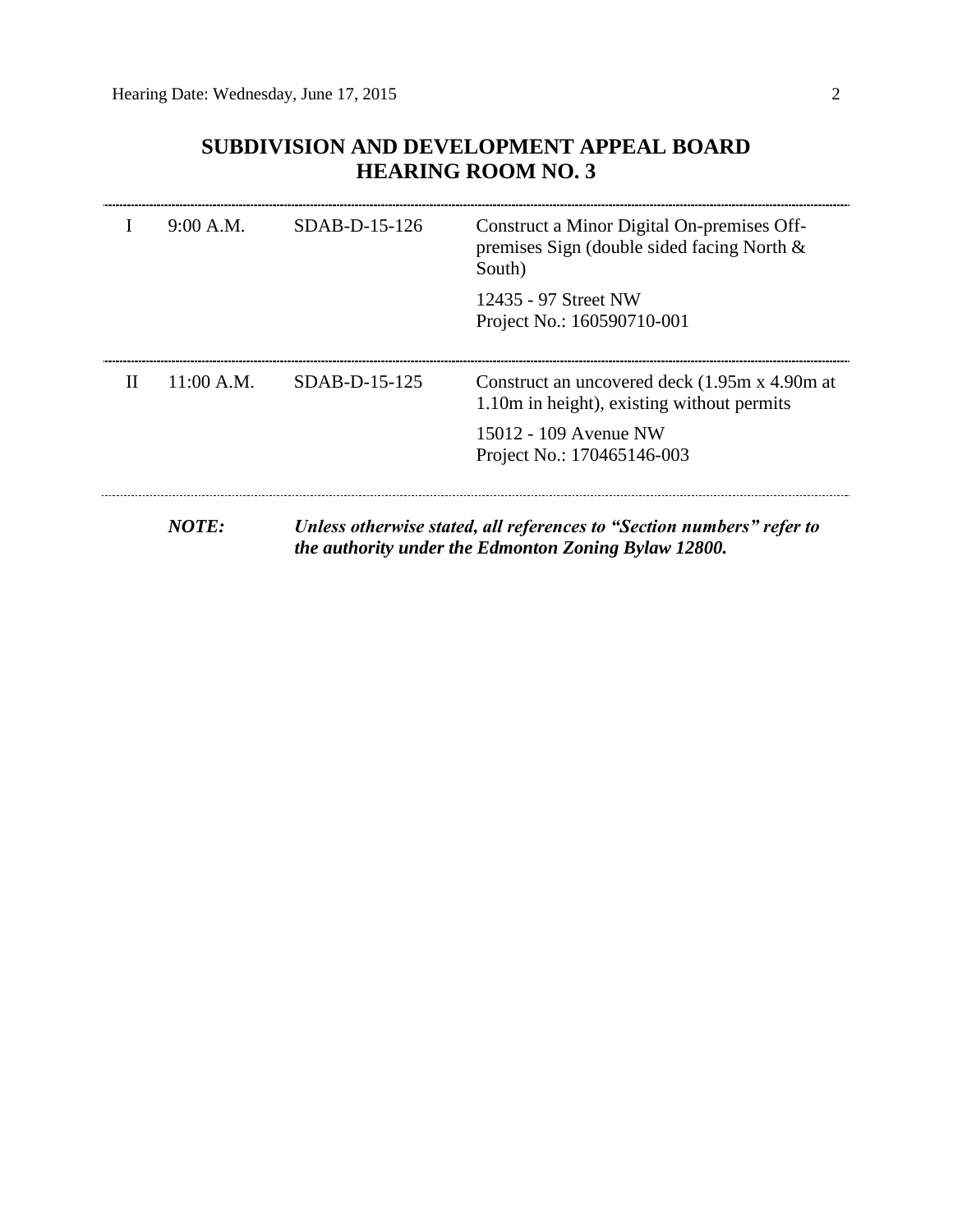#### **ITEM I: 9:00 A.M. FILE: SDAB-D-15-126**

## AN APPEAL FROM THE DECISION OF THE DEVELOPMENT OFFICER BY AN ADJACENT PROPERTY OWNER

| <b>APPLICATION NO.:</b>                              | 160590710-001                                                                                     |
|------------------------------------------------------|---------------------------------------------------------------------------------------------------|
| <b>APPLICATION TO:</b>                               | Construct a Minor Digital On-premises<br>Off-premises Sign (double sided facing<br>North & South) |
| <b>DECISION OF THE</b><br>DEVELOPMENT AUTHORITY:     | Approved with Conditions                                                                          |
| <b>DECISION DATE:</b>                                | May 7, 2015                                                                                       |
| <b>DATE OF APPEAL:</b>                               | May 21, 2015                                                                                      |
| <b>NOTIFICATION PERIOD:</b>                          | May 12, 2015 through May 25, 2015                                                                 |
| <b>MUNICIPAL DESCRIPTION</b><br>OF SUBJECT PROPERTY: | 12435 - 97 Street NW                                                                              |
| <b>LEGAL DESCRIPTION:</b>                            | Plan 5701HW Blk 11 Lot D, Plan<br>5701HW Blk 11 Lot A                                             |
| ZONE:                                                | CSC Shopping Centre Zone                                                                          |
| <b>OVERLAY:</b>                                      | N/A                                                                                               |
| <b>STATUTORY PLAN:</b>                               | Yellowhead Corridor Area Structure Plan                                                           |
|                                                      |                                                                                                   |

### DEVELOPMENT OFFICER'S DECISION

APPROVED - The proposed development is approved subject to the following conditions:

1) Minor Digital Off-premises Sign permit is approved for a period of up to five years. A new application will be required to extend the display duration on or before May 07, 2020

2) Freestanding Off-premises Signs may be allowed only on Sites that are an integral part of a commercial strip. (Reference Section 59E.3(2)(a))

3) The maximum Height shall be 8.0 m. (Reference Section 59E.3(5)(a))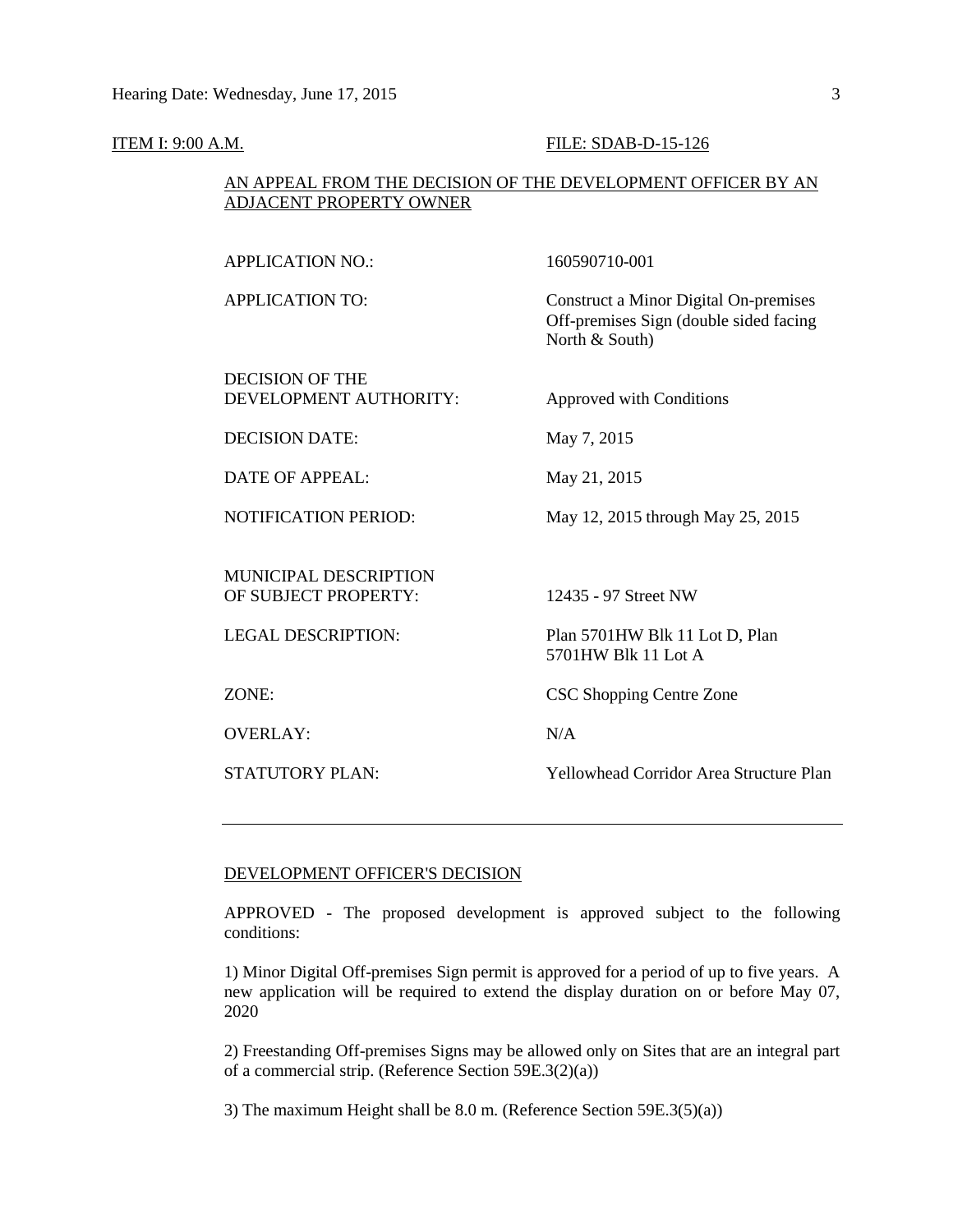4) The maximum Width shall be 8.0 m; (Reference Section 59E.3(5)(b))

5) The maximum Area shall be 20 m2 for proposed Signs that are Freestanding Signs. The maximum combined Area of Digital Sign Copy and any other type of Copy on the same Sign face shall not exceed 20 m2; (Reference Section 59E.3(5)(c)(ii))

6) Proposed Sign locations shall be separated from any other Digital Sign greater than 8.0 m2 or Off-premises Signs. If the proposed Sign Area is greater than 8.0m2 to less than 20m2 the minimum separation distance from Digital Signs greater than 8.0 m2 or other Off-premises Sign shall be 100m. The separation shall be applied from the larger Offpremises Sign or Digital Sign location. (Reference Section 59E.3(5)(d))

7) Proposed Signs with an Area greater than 8.0 m2 shall not be located within any Setback (Reference Section 59E.3(5)(i)) ok

8) A minimum Setback of 6.0 m shall be required where a Site abuts a public roadway, other than a Lane, or the property line of a Site in a Residential Zone. (Reference 320.4(3))

9) The maximum number of Freestanding On-premises Signs, Roof On-premises Signs, Major Digital Signs, Minor Digital On-premises Signs, Minor Digital On-premises Offpremises Signs and Minor Digital Off-premises Signs on a Site shall be four; and. (Reference Section 59E.3(5)(j))

10) An approved Development Permit means that the proposed development has been reviewed only against the provisions of the Edmonton Zoning Bylaw. It does not remove obligations to conform with other legislation, bylaws or land title instruments such as the Municipal Government Act, the ERCB Directive 079, the Edmonton Safety Codes Permit Bylaw or any caveats, covenants or easements that might be attached to the Site.

#### **VARIANCE:**

Minor Digital Off-premises Sign Signs are Discretionary in the CSC Zone. (Reference Section 320.3(35))

### APPELLANT'S SUBMISSION

I wish to appeal permit # 160590710-001 for a Minor Digital On/Off Premise Sign.

I currently hold an existing permit and development for a similar type sign. My permit # is 118347852-001 at Address 12429-97 Street

The new proposed permit is within 10 meters of our existing development. Please refuse new development.

SUBDIVISION AND DEVELOPMENT APPEAL BOARD OFFICER'S COMMENTS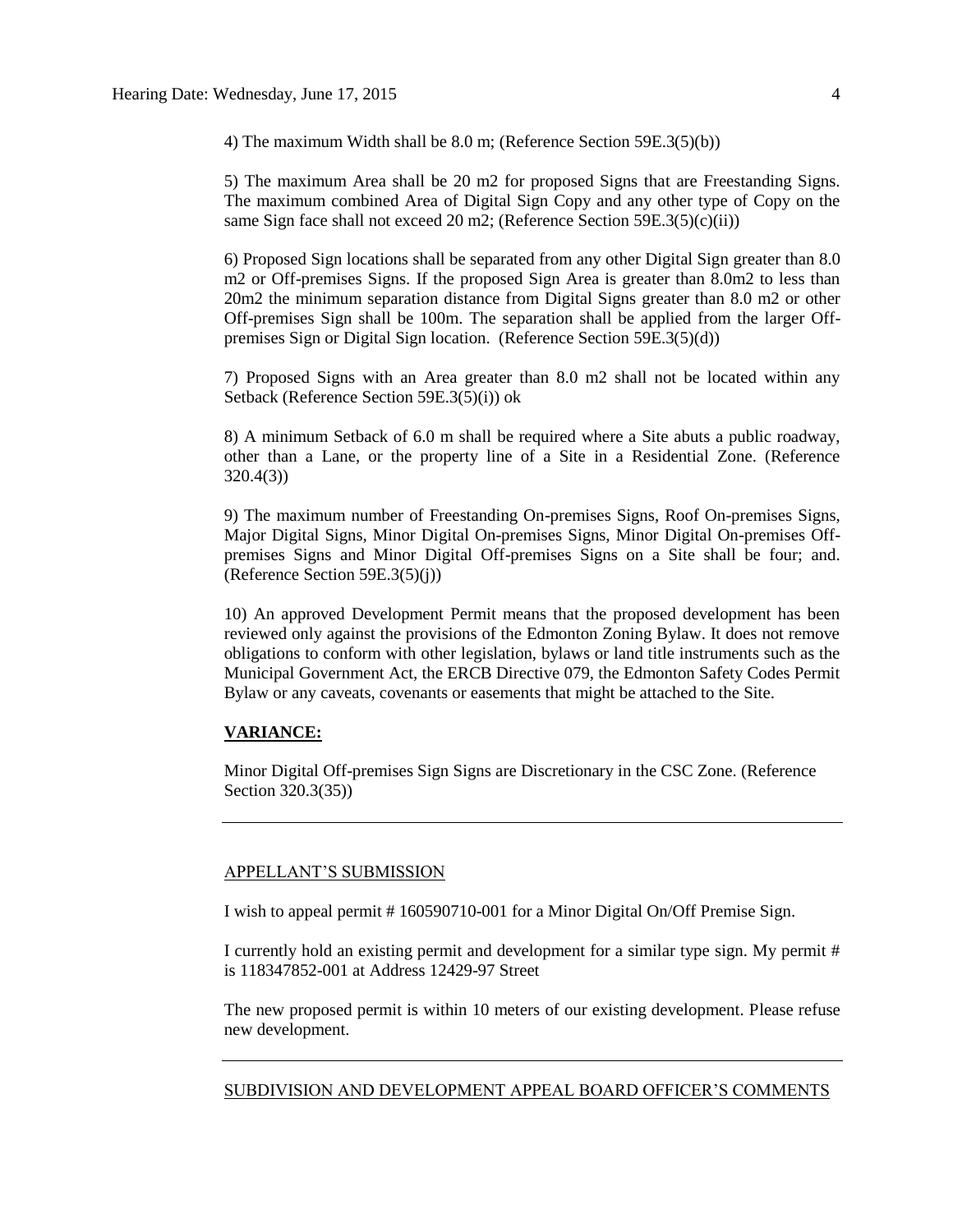**Minor Digital On-premises Off-premises Signs** is a Discretionary Use in the CSC Shopping Centre Zone, Section 320.3(35).

Under Section 7.9(7), **Minor Digital On-premises Off-premises Signs** means any Sign that is remotely changed on or off Site and has a Message Duration greater than or equal to 6 seconds. Minor Digital On-premises Off-premises Signs incorporate a technology or method allowing the Sign to change Copy without having to physically or mechanically replace the Sign face or its components. The Copy on such Sign may include Copy from Minor Digital On-premises Signs and Minor Digital Off-premises Signs.

This application was approved by the Development Officer subject to conditions.

The decision of approval by the Development Officer has been appealed by a neighbouring property owner located at 12429 - 97 Street.

**It should be noted** multiple elevation drawings were submitted with the stamped plans.

Section 320.4(8) states Signs shall comply with the regulations found in Schedule 59E.

Schedule 59E.3(5) states Minor Digital On-premises Off-premises Signs and Minor Digital Off-premises Signs shall be subject to the following regulations:

- a. the maximum Height shall be [8.0 m;](javascript:void(0);)
- b. the maximum Width shall be [8.0 m;](javascript:void(0);)
- c. the maximum Area shall be:
	- i. 20 square metres, to a maximum of 25 percent wall coverage for proposed Signs that are Fascia Signs; or
	- ii. 20 square metres for proposed Signs that are Freestanding Signs. The maximum combined Area of Digital Sign Copy and any other type of Copy on the same Sign face shall not exceed  $20 \text{ m}^2$ ;
- d. proposed Sign locations shall be separated from any other Digital Sign greater than  $8.0 \text{ m}^2$  or Off-premises Sign as follows:

| Proposed Sign Area                             | Minimum separation distance<br>from Digital Signs greater than<br>8.0 $m2$ or other Off-premises<br>Sign |
|------------------------------------------------|----------------------------------------------------------------------------------------------------------|
| Greater than 8.0 $m^2$ to less<br>than 20 $m2$ | 100 <sub>m</sub>                                                                                         |
| $20 \text{ m}^2$ to $40 \text{ m}^2$           | $200 \text{ m}$                                                                                          |
| Greater than $40 \text{ m}^2$                  | $300 \text{ m}$                                                                                          |

The separation shall be applied from the larger Off-premises Sign or Digital Sign location.

- e. …
- f. …
- g. …
- h. …
- i. proposed Signs with an Area greater than 8.0  $m^2$  shall not be located within any Setback;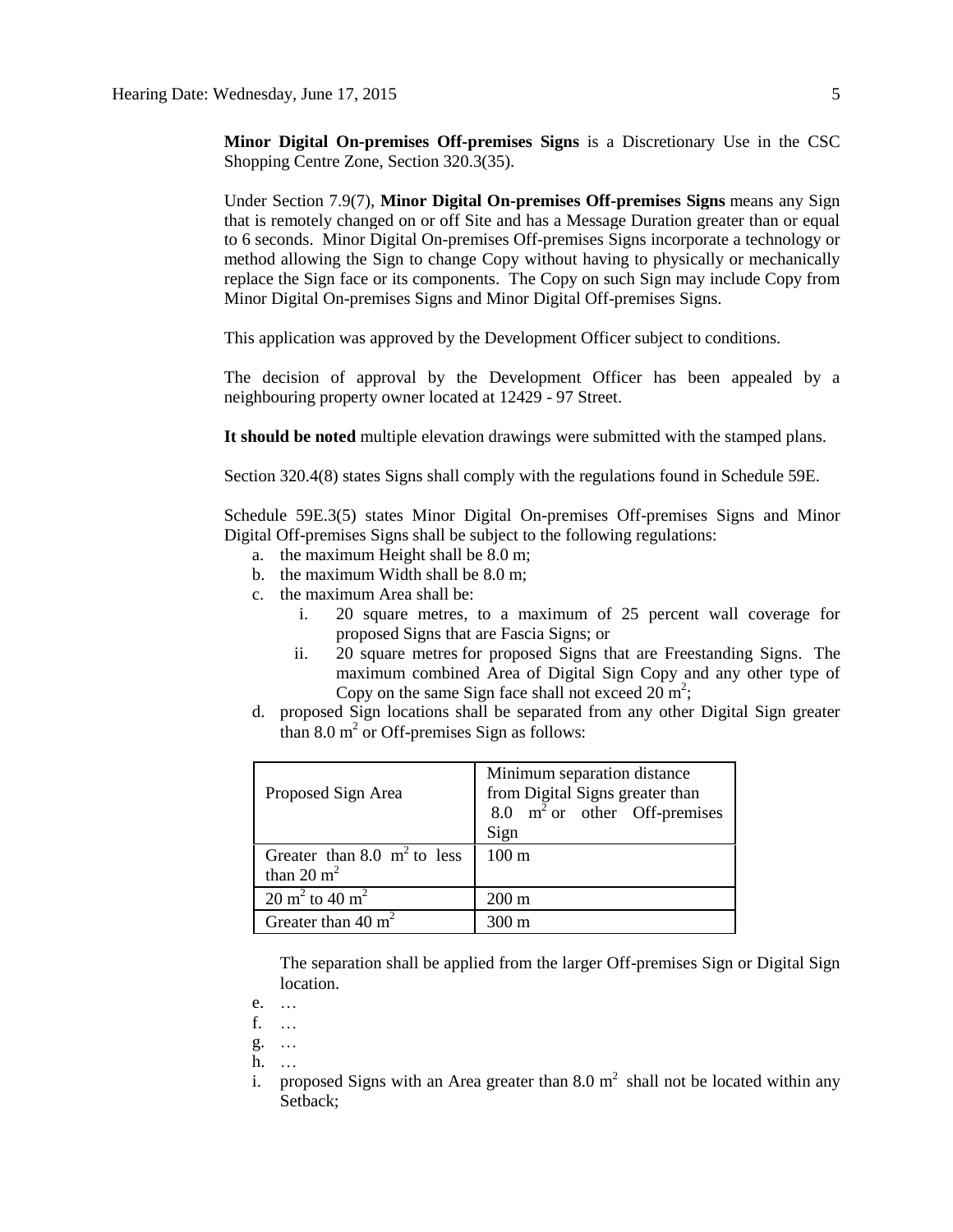- j. the maximum number of Freestanding On-premises Signs, Roof On-premises Signs, Major Digital Signs, Minor Digital On-premises Signs, Minor Digital Onpremises Off-premises Signs and Minor Digital Off-premises Signs on a Site shall be four; and
- k. an application for the renewal of a Sign with a lawful permit existing at the time of the passage of Bylaw 15892 will not be refused for the sole reason that it does not comply with all development regulations of this Bylaw. Application renewals shall demonstrate that the Sign meets the automatic light level controls outlined in Section 59.2(5) and traffic safety regulations in Section 59.2(2).

Section 320.1 states the purpose of this Zone is to provide for larger shopping centre developments intended to serve a community or regional trade area. Residential, office, entertainment and cultural uses may also be included within such shopping complexes.

#### NOTICE TO APPLICANT/APPELLANT

Provincial legislation requires that the Subdivision and Development Appeal Board issue its official decision in writing within fifteen days of the conclusion of the hearing. Bylaw No. 11136 requires that a verbal announcement of the Board's decision shall be made at the conclusion of the hearing of an appeal, but the verbal decision is not final nor binding on the Board until the decision has been given in writing in accordance with the Municipal Government Act.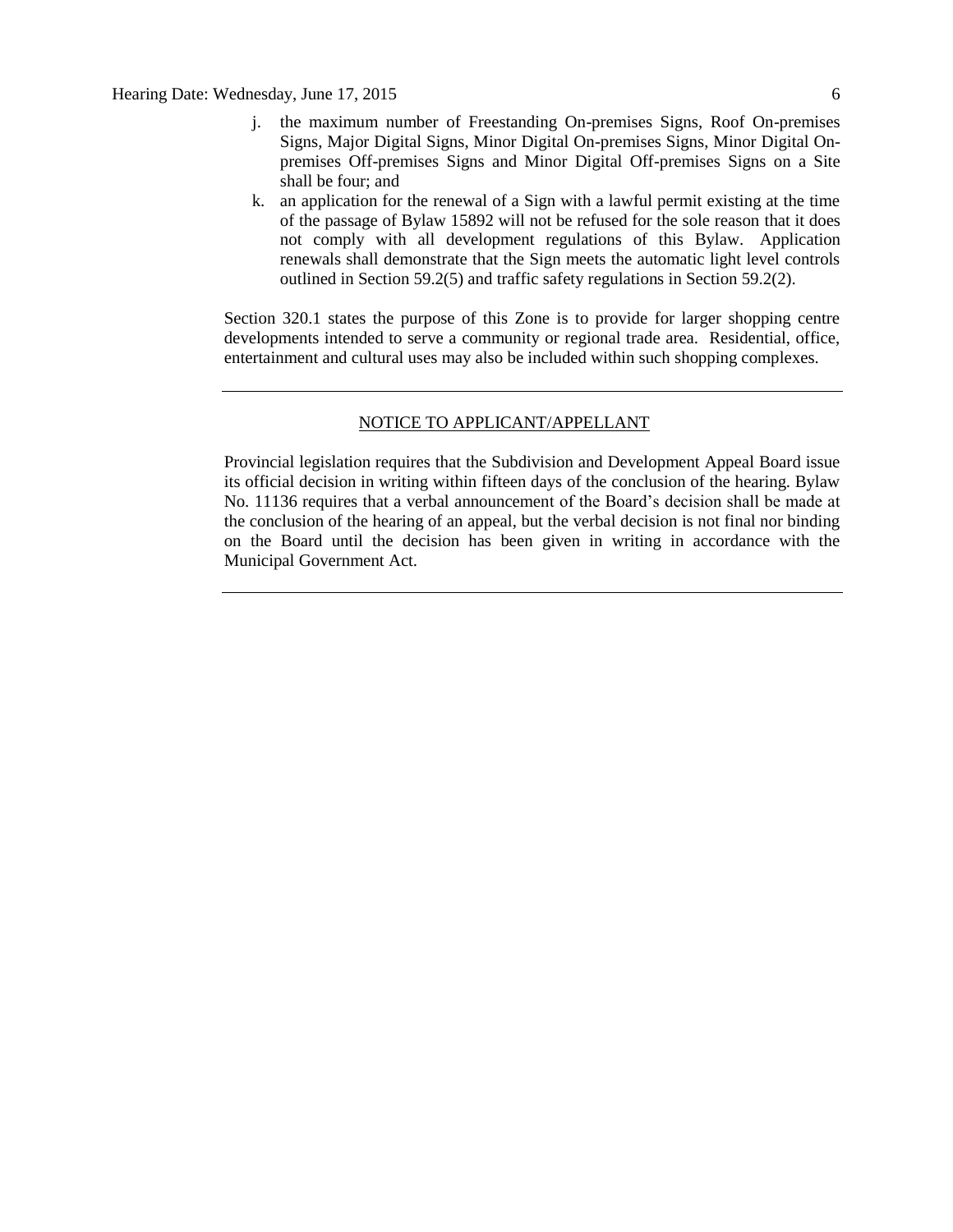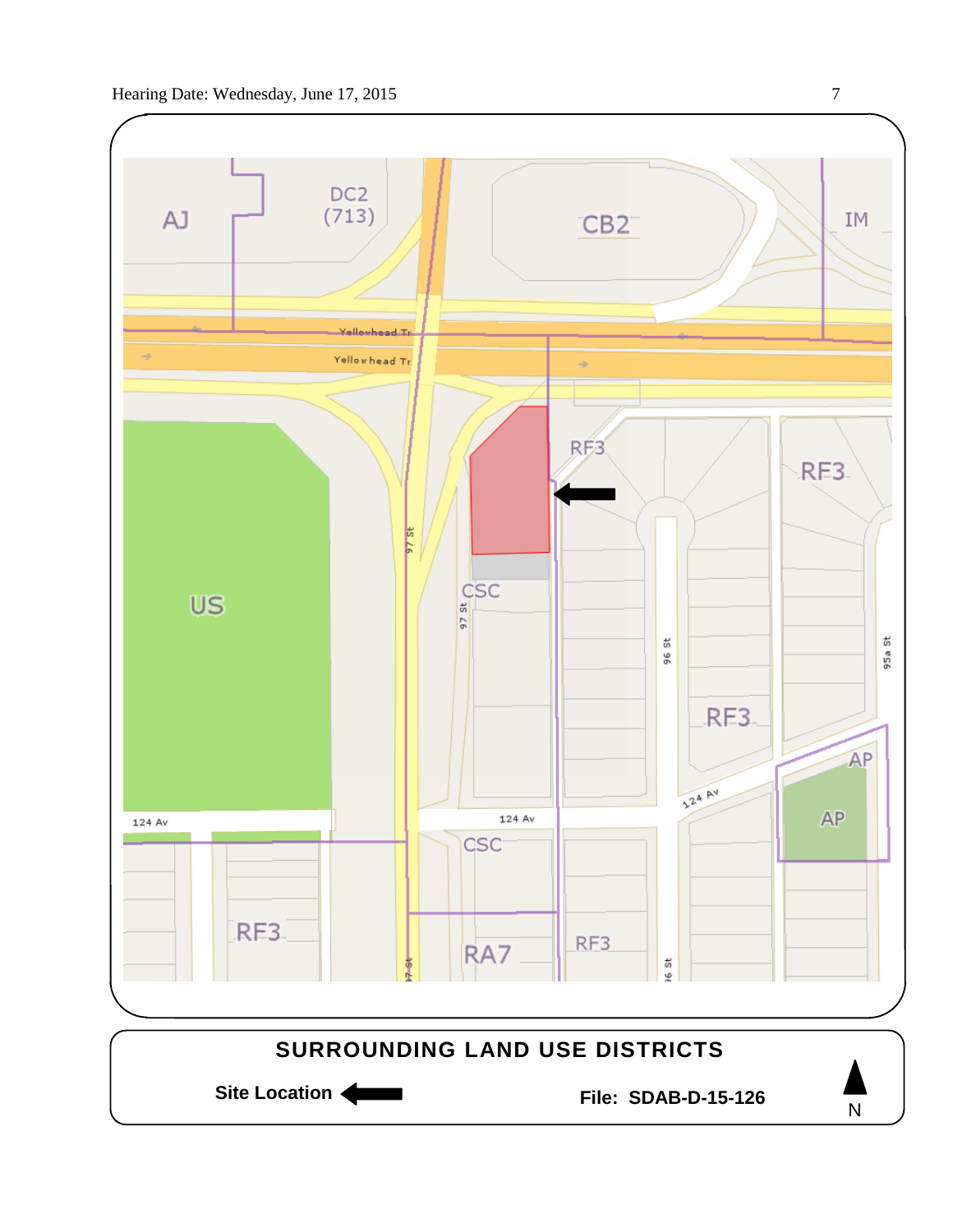### **ITEM II:** 11:00 A.M. **FILE:** SDAB-D-15-125

## AN APPEAL FROM THE DECISION OF THE DEVELOPMENT OFFICER BY AN ADJACENT PROPERTY OWNER

| <b>APPLICATION NO.:</b>                              | 170465146-003                                                                                   |
|------------------------------------------------------|-------------------------------------------------------------------------------------------------|
| <b>APPLICATION TO:</b>                               | Construct an uncovered deck (1.95m x)<br>4.90m at 1.10m in height), existing<br>without permits |
| <b>DECISION OF THE</b>                               |                                                                                                 |
| DEVELOPMENT AUTHORITY:                               | Approved with conditions                                                                        |
| <b>DECISION DATE:</b>                                | May 13, 2015                                                                                    |
| <b>DATE OF APPEAL:</b>                               | May 24, 2015                                                                                    |
| <b>NOTIFICATION PERIOD:</b>                          | May 19, 2015 through June 1, 2015                                                               |
|                                                      |                                                                                                 |
| <b>MUNICIPAL DESCRIPTION</b><br>OF SUBJECT PROPERTY: | 15012 - 109 Avenue NW                                                                           |
| <b>LEGAL DESCRIPTION:</b>                            | Plan 2028AO Blk 51 Lot 22                                                                       |
| ZONE:                                                | RF1 Single Detached Residential Zone                                                            |
| <b>OVERLAY:</b>                                      | Mature Neighbourhood Overlay                                                                    |
| <b>STATUTORY PLAN:</b>                               | N/A                                                                                             |
|                                                      |                                                                                                 |

### DEVELOPMENT OFFICER'S DECISION

APPROVED - The proposed development is approved subject to the following conditions:

This Development Permit authorizes the development of an uncovered deck (1.95m x 4.90m @ 1.10m in height), existing without permits. The development shall be constructed in accordance with the stamped and approved drawings.

Any future deck enclosure or cover requires a separate development and building permit approval.

Notes: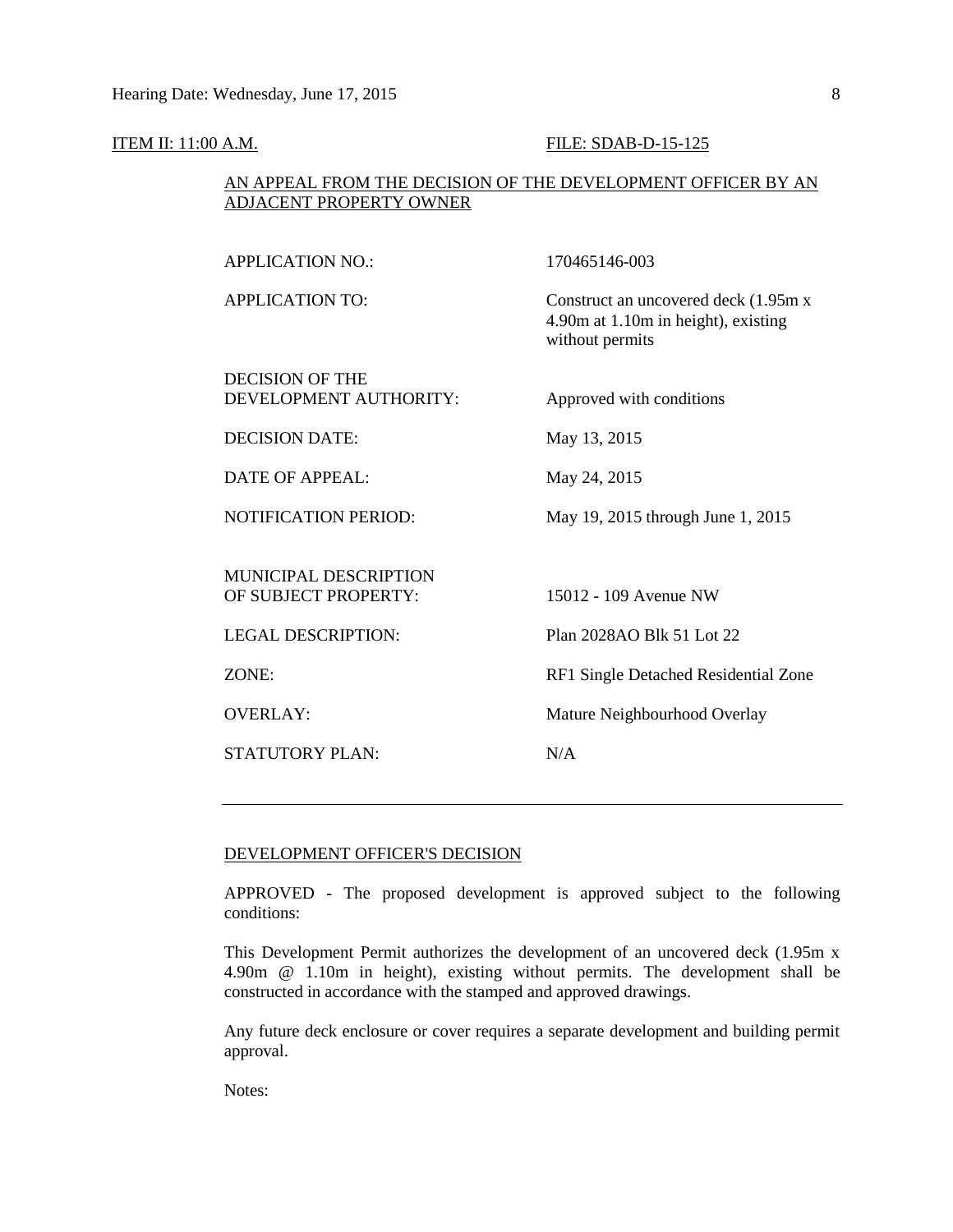Hearing Date: Wednesday, June 17, 2015 9

An approved Development Permit means that the proposed development has been reviewed only against the provisions of the Edmonton Zoning Bylaw. It does not remove obligations to conform with other legislation, bylaws or land title instruments such as the Municipal Government Act, the ERCB Directive 079, the Edmonton Safety Codes Permit Bylaw or any caveats, covenants or easements that might be attached to the Site.

Unless otherwise stated, all references to section numbers refer to the Edmonton Zoning Bylaw 12800.

#### **VARIANCES:**

In the opinion of the Development Officer, the variances granted in this application and noted below will not unduly interfere with the amenities of the neighbourhood, nor materially interfere with or affect the use, enjoyment or value of neighbouring properties. (Section 11.3)

Subject to the right of appeal. (Reference Section 21.(1).)

Section 44.3(b) Platform Structures provided such projections do not exceed 0.60 m for Setbacks or Separation Spaces with a depth of less than 4.0 m

Existing Projection into Side Setback: 1.02m Allowable Projection into Side Setback: 0.60m Exceeds by: 0.42m

NOTE: Unless otherwise stated, all above references to section numbers refer to the authority under the Edmonton Zoning Bylaw 12800.

#### APPELLANT'S SUBMISSION

The neighbour's non-conforming deck has a projection of 1.95m which is also the entirety of the 1.95m Side Setback of the neighbouring duplex, resulting in a projection variance of 1.35m.

The Development Officer in his "Notice to Property Owners" dated May 13th, has mistakenly stated the existing projection as being only 1.02m and therefore miscalculated the exceedance as being 0.42m. This materially incorrect noticing leads me to question whether the Development Officer has actually visited the two adjacent lots or even bothered to look at them in Google Street View.

The Development Officer's opinion that this variance does not unduly interfere with the neighbourhood, my enjoyment of my property, and the value of my property is not well founded:

1. The deck, stairs, and railings of are of poor quality in terms of materials, design, construction, and maintenance, and in summary are a shabby eye-sore visible from the street, my yard, and my kitchen window.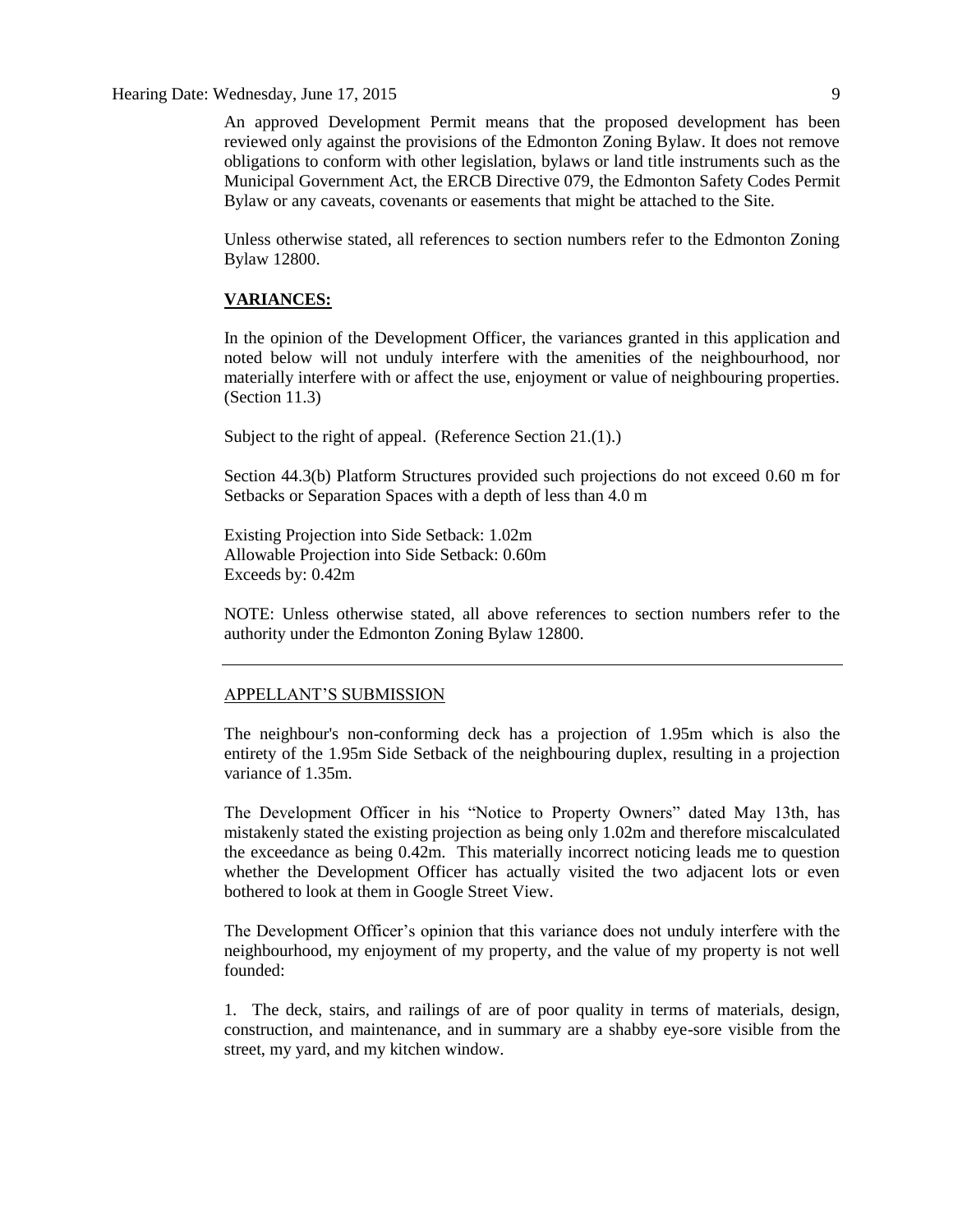Hearing Date: Wednesday, June 17, 2015 10

2. The deck, deck railings, stairs, and stair railings obviously do NOT meet Alberta Building Codes and are a present and future hazard to all occupants and visitors to the duplex.

3. The complete blockage of ground-level access by this deck prevents proper weed control and grass trimming, resulting in an unkempt side yard and an even larger eyesore.

Granting this development permit so that this structure continues to exist seems illadvised and not in-keeping with sustainable development.

#### SUBDIVISION AND DEVELOPMENT APPEAL BOARD OFFICER'S COMMENTS

This application was approved by the Development Officer subject to conditions.

Pursuant to Section 11.3 and 11.4 and subject to the right of appeal to the Subdivision and Development Appeal Board, Section 21.1, the Development Officer granted the following variance:

Section 44.3(b) states Platform Structures may project into a required Setback or Separation Space provided such projections do not exceed 0.60 metres for Setbacks or Separation Spaces with a depth of less than 4.0 metres.

## **The Development Officer determined the maximum allowable projection in a required (north) Side Setback is 0.60 metres. The Development Officer determined the proposed projection is 1.02 metres into the required Side Setback which exceeds the maximum allowable by 0.42 metres.**

The decision of approval by the Development Officer has been appealed by an abutting property owner to the north located at 10906 - 150 Street.

Section 814.3(2) states where the Site Width is less than [18.3](javascript:void(0);) metres, the Side Setback requirements of the underlying Residential Zone shall apply.

Section 110.4(10)(a) states Side Setbacks shall total at least 20 percent of the Site Width, with a minimum Side Setback of [1.2](javascript:void(0);) metres on each side.

The submitted Site Plan created by Navland Geomatics Inc. shows that the subject site has a Site Width of 15.27 metres and a Site depth of 45.06 metres. The existing Principal Building is located 8.96 metres from the (east) Front Lot Line, 2.10 metres from the (north) Side Lot Line, and 4.40 metres from the (south) flanking Side Lot Line. The proposed uncovered deck is attached to the (north) elevation of the Principal Building.

Under Section 6.1(74), **Platform Structures** means structures projecting from the wall of a building that may be surrounded by guardrails or parapet walls. Common structures include: balconies, raised terraces and decks.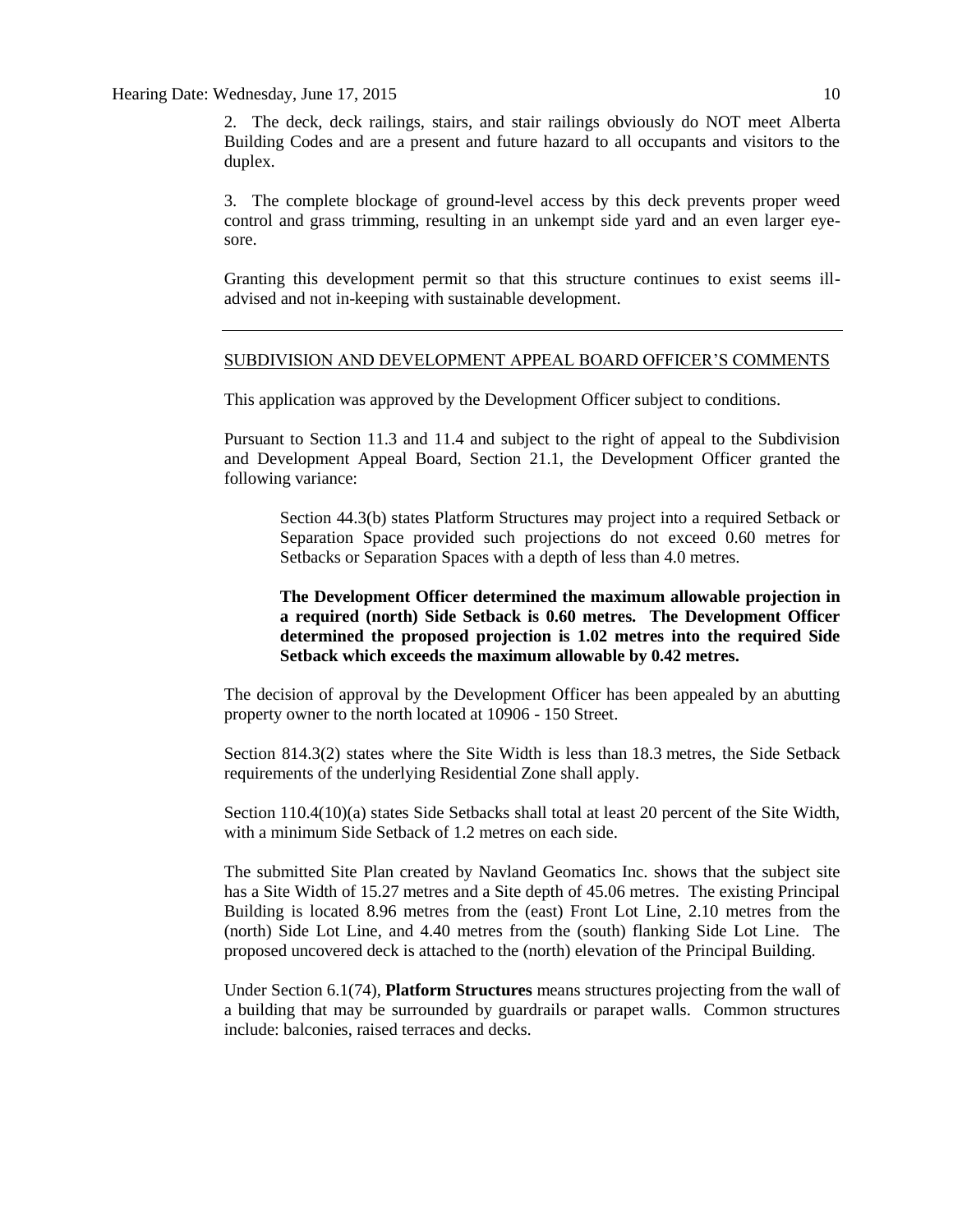Under Section 6.1(90), **Side Setback** means the distance that a development or a specified portion of it, must be set back from a Side Lot Line. A Side Setback is not a Side Yard, Amenity Space or Separation Space.



Section 814.1 states the purpose of the Mature Neighbourhood Overlay is to ensure that new low density development in Edmonton's mature residential neighbourhoods is sensitive in scale to existing development, maintains the traditional character and pedestrian-friendly design of the streetscape, ensures privacy and sunlight penetration on adjacent properties and provides opportunity for discussion between applicants and neighbouring affected parties when a development proposes to vary the Overlay regulations.

Section 110.1 states the purpose of the RF1 Single Detached Residential Zone is to provide for Single Detached Housing while allowing other forms of small scale housing in the form of Secondary Suites, Semi-detached Housing and Duplex Housing under certain conditions.

#### NOTICE TO APPLICANT/APPELLANT

Provincial legislation requires that the Subdivision and Development Appeal Board issue its official decision in writing within fifteen days of the conclusion of the hearing. Bylaw No. 11136 requires that a verbal announcement of the Board's decision shall be made at the conclusion of the hearing of an appeal, but the verbal decision is not final nor binding on the Board until the decision has been given in writing in accordance with the Municipal Government Act.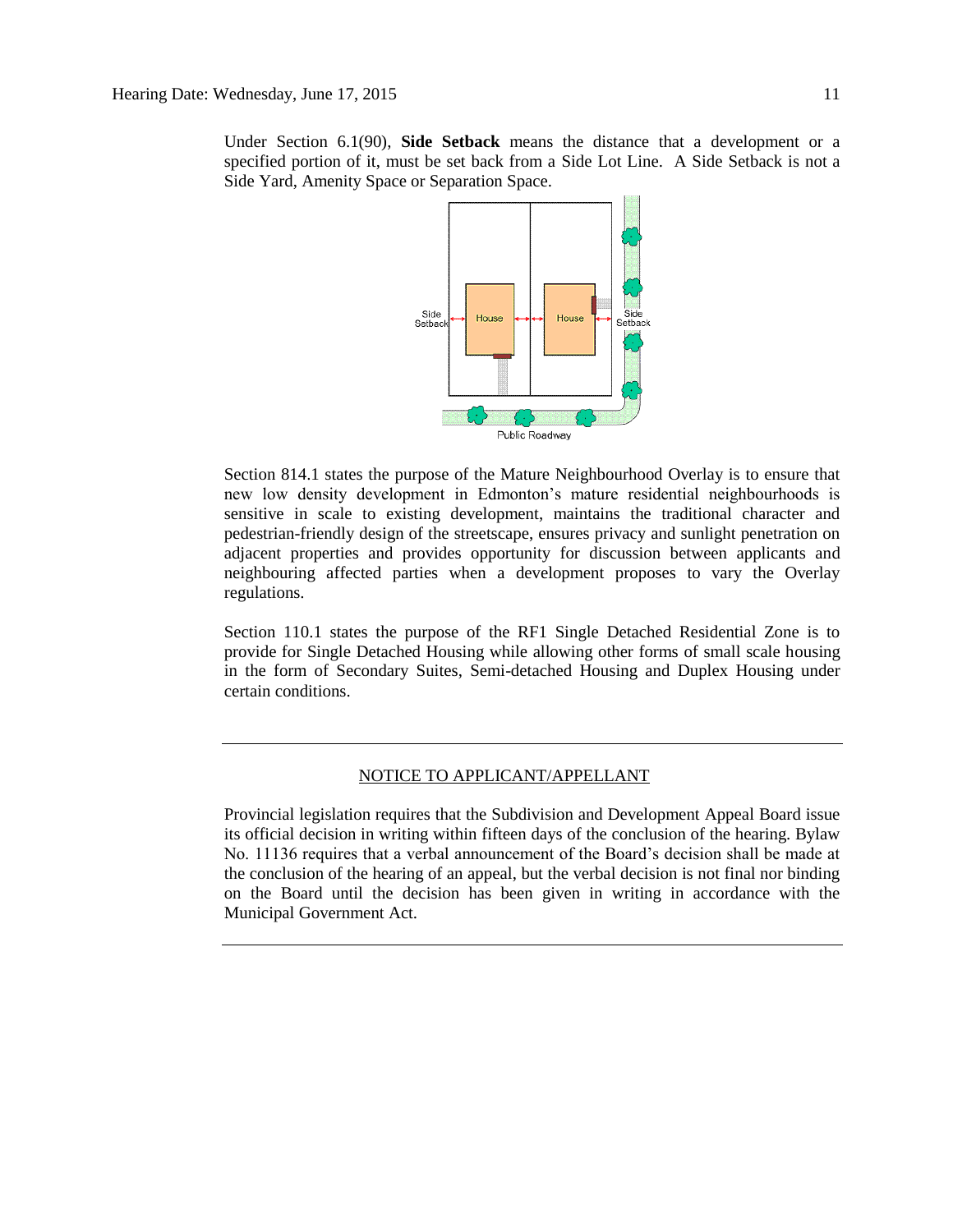